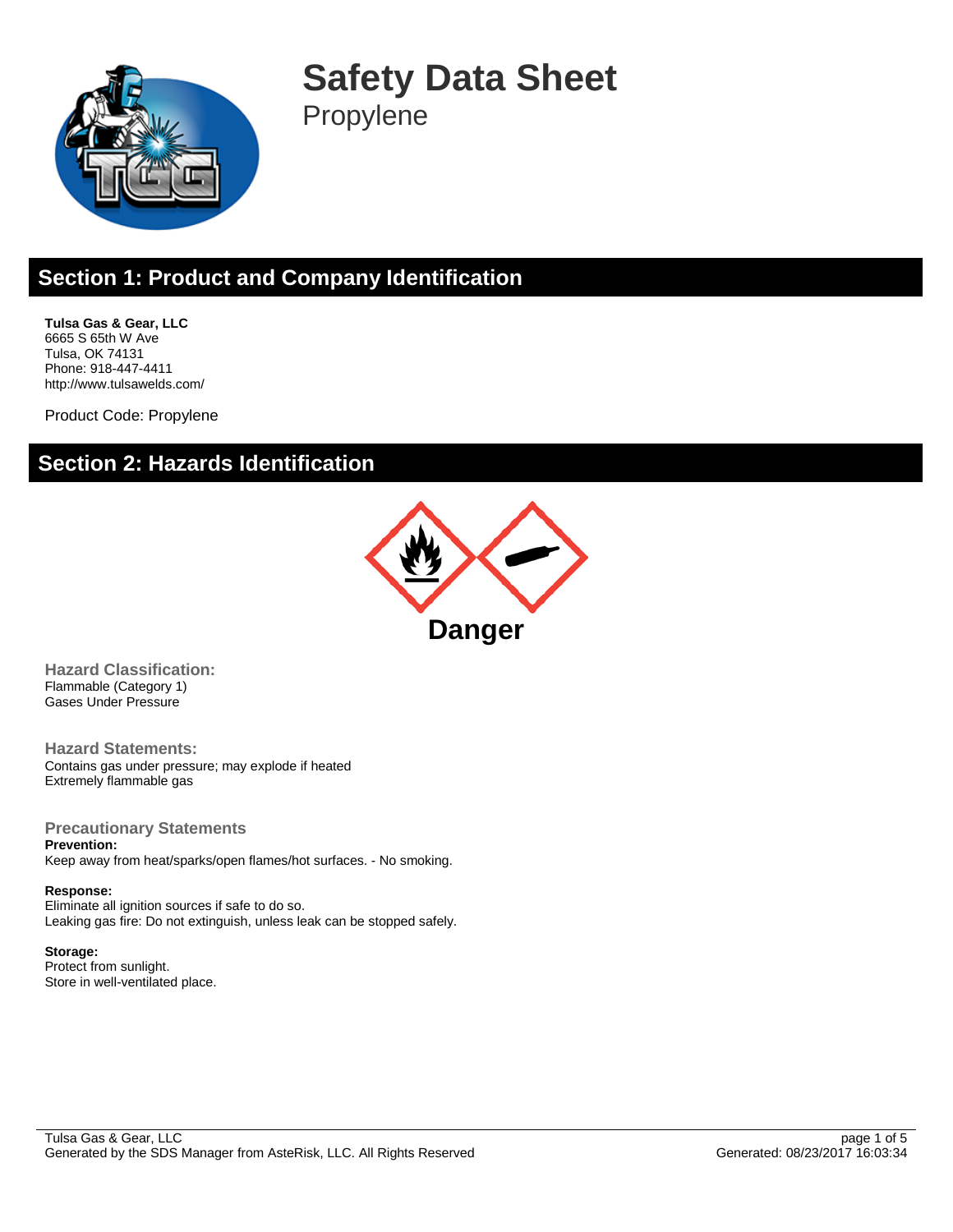

| Chemical<br><b>Substance</b> | <b>Chemical Family</b>                  | <b>Trade Names</b>                                                              |
|------------------------------|-----------------------------------------|---------------------------------------------------------------------------------|
| PROPYLENE                    | Hydrocarbons, Aliphatic,<br>Unsaturated | PROPENE: METHYLETHENE: METHYLETHYLENE: 1-PROPYLENE: 1-PROPENE:<br>UN 1077: C3H6 |

### **Section 4: First Aid Measures**

| <b>Skin Contact</b>                                                                                                                                                                                                                                    | <b>Eye Contact</b>                                                                                                                             | Ingestion                                                          | <b>Inhalation</b>                                                                                                                                                                                                                       | Note to<br><b>Physicians</b>              |
|--------------------------------------------------------------------------------------------------------------------------------------------------------------------------------------------------------------------------------------------------------|------------------------------------------------------------------------------------------------------------------------------------------------|--------------------------------------------------------------------|-----------------------------------------------------------------------------------------------------------------------------------------------------------------------------------------------------------------------------------------|-------------------------------------------|
| If frostbite or freezing occur,<br>immediately flush with plenty of<br>lukewarm water (105-115 F; 41-46 C).<br>DO NOT USE HOT WATER. If warm<br>water is not available, gently wrap<br>affected parts in blankets. Get<br>immediate medical attention. | Contact with liquid:<br>Immediately flush eyes<br>with plenty of water for at<br>least 15 minutes. Then<br>get immediate medical<br>attention. | If a large<br>amount is<br>swallowed, get<br>medical<br>attention. | If adverse effects occur, remove to<br>uncontaminated area. Give artificial<br>respiration if not breathing. If breathing<br>is difficult, oxygen should be<br>administered by qualified personnel.<br>Get immediate medical attention. | For<br>inhalation.<br>consider<br>oxygen. |

### **Section 5: Fire Fighting Measures**

| <b>Suitable Extinguishing Media</b>                                               | <b>Products of</b><br><b>Combustion</b> | <b>Protection of Firefighters</b>                                                                                                    |
|-----------------------------------------------------------------------------------|-----------------------------------------|--------------------------------------------------------------------------------------------------------------------------------------|
| Carbon dioxide, regular dry chemical Large fires: Flood<br>with fine water spray. | Toxic, irritating gases                 | Any self-contained breathing apparatus with a<br>full facepiece.<br>Any self-contained breathing apparatus with a<br>full facepiece. |

#### **Section 6: Accidental Release Measures**

| <b>Personal Precautions</b>                                                                                                                     | <b>Environmental Precautions</b>                             | <b>Methods for Containment</b>                                                                                 |
|-------------------------------------------------------------------------------------------------------------------------------------------------|--------------------------------------------------------------|----------------------------------------------------------------------------------------------------------------|
| Keep unnecessary people away, isolate hazard area and<br>deny entry. Do not touch spilled material. Ventilate closed<br>spaces before entering. | Avoid heat, flames, sparks and<br>other sources of ignition. | Stop leak if possible without personal risk.<br>Reduce vapors with water spray. Remove<br>sources of ignition. |

| <b>Methods for Cleanup</b>                        | <b>Other Information</b> |
|---------------------------------------------------|--------------------------|
| Evacuate area. Contact emergency personnel   None |                          |

# **Section 7: Handling and Storage**

| Handling                                                                                                                                                                                                                                                                                                                                                                       | <b>Storage</b>                                                                                               |
|--------------------------------------------------------------------------------------------------------------------------------------------------------------------------------------------------------------------------------------------------------------------------------------------------------------------------------------------------------------------------------|--------------------------------------------------------------------------------------------------------------|
| Store and handle in accordance with all current regulations and standards. Subject to storage regulations:<br>U.S. OSHA 29 CFR 1910.110. Protect from physical damage. Store in a cool, dry place. Store in a well-<br>ventilated area. Store outside or in a detached building. Grounding and bonding required. Subject to<br>storage regulations: U.S. OSHA 29 CFR 1910.101. | Keep separated from incompatible<br>substances. Avoid heat, flames,<br>sparks and other sources of ignition. |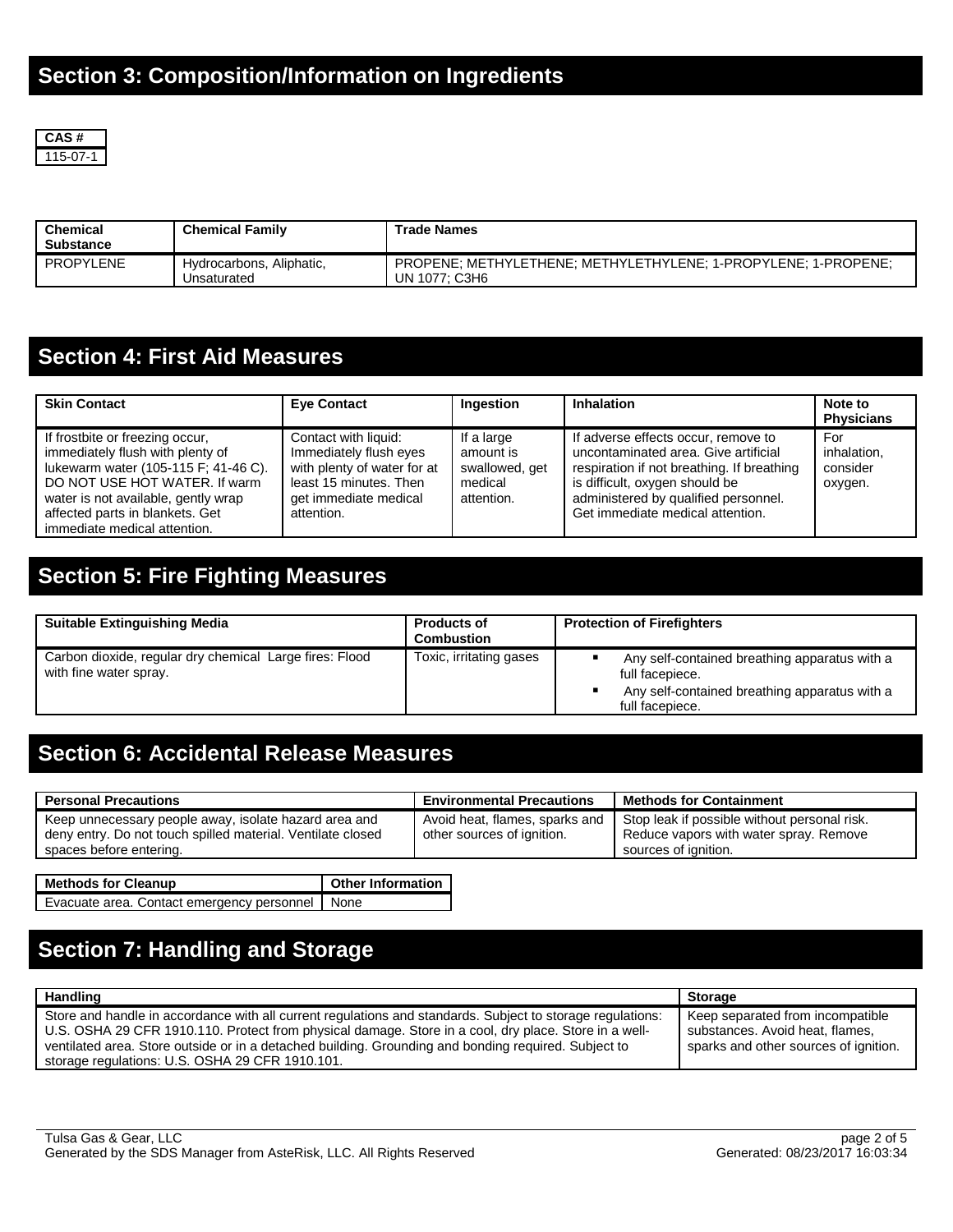**Exposure Guidelines**

PROPYLENE: 500 ppm ACGIH TWA

#### **Engineering Controls**

Handle only in fully enclosed systems.

| <b>Eve Protection</b>                                                      | <b>Skin Protection</b>                  | <b>Respiratory Protection</b> |
|----------------------------------------------------------------------------|-----------------------------------------|-------------------------------|
| For the gas: Eye protection not required, but recommended. For the liquid: | For the gas: Protective clothing is not | Any self-contained            |
| Wear splash resistant safety goggles. Contact lenses should not be worn.   | required. For the liquid: Wear          | breathing apparatus with      |
| Provide an emergency eye wash fountain and quick drench shower in the      | appropriate protective, cold insulating | a full facepiece.             |
| immediate work area.                                                       | clothing.                               |                               |

**General Hygiene considerations**

- Avoid breathing vapor or mist
- Avoid contact with eyes and skin<br>■ Wash thoroughly after handling a
- Wash thoroughly after handling and before eating or drinking

## **Section 9: Physical and Chemical Properties**

| <b>Physical State</b> | Appearance | Color     | Change<br>Appearance<br>ır | <b>Physical</b><br>™orm | Odor                           | ⊺astc |
|-----------------------|------------|-----------|----------------------------|-------------------------|--------------------------------|-------|
| Gas                   | Clear      | Colorless | N/A                        | Gas                     | aasoline-like odour ،<br>⊢ain⊾ | N/A   |

| <b>Flash Point</b>  | Flammability  | <b>Partition Coefficient</b>                               | Autoianition<br>Temperature | <b>Upper Explosive</b><br>Limits | <b>Lower Explosive</b><br>Limits |
|---------------------|---------------|------------------------------------------------------------|-----------------------------|----------------------------------|----------------------------------|
| -162 F (-108<br>∟C` | Not available | $223.87$ (log = 2.35) (estimated from<br>water solubility) | 851 F (455 C)               | 0.111                            | 0.02                             |

| <b>Boiling</b><br><b>Point</b> | Freezing<br>Point        | Vapor<br><b>Pressure</b> | Vapor<br><b>Density</b> | <b>Specific</b><br>Gravity | Water<br><b>Solubility</b> | рH                | Odor<br>Threshold | Evaporation<br>Rate      | <b>Viscositv</b>    |
|--------------------------------|--------------------------|--------------------------|-------------------------|----------------------------|----------------------------|-------------------|-------------------|--------------------------|---------------------|
| -53 F (-<br>47 C)              | $-301$ F $(-)$<br>185 C) | 7828<br>mmHa @<br>21.1C  | . .5<br>(Air=1)         | <b>Not</b><br>applicable   | 0.45                       | Not<br>applicable | Not<br>available  | <b>Not</b><br>applicable | 0.140 cP<br>@ -40 C |

| Molecular<br>Weight | Molecular<br>Formula | <b>Density</b> | <b>Weight per</b><br>Gallon | <b>Volatility by</b><br>Volume | <b>Volatility</b> | <b>Solvent Solubility</b>               |
|---------------------|----------------------|----------------|-----------------------------|--------------------------------|-------------------|-----------------------------------------|
| 42.08               | C-H3-C-H-C-H2        | 7855<br>a/L    | Not available               | 100%                           | Not<br>applicable | Soluble: Alcohol, ether, acetic<br>acid |

### **Section 10: Stability and Reactivity**

| <b>Stability</b>                                                        |  | <b>Conditions to Avoid</b>                                                                             | <b>Incompatible Materials</b>                                                 |  |  |
|-------------------------------------------------------------------------|--|--------------------------------------------------------------------------------------------------------|-------------------------------------------------------------------------------|--|--|
| May polymerize. May react on contact with<br>air, heat, light or water. |  | May polymerize. May react on contact with<br>air, heat, light or water.                                | Oxidizing materials, halo carbons, halogens,<br>acids, water, nitrogen oxides |  |  |
|                                                                         |  |                                                                                                        |                                                                               |  |  |
| <b>Hazardous Decomposition</b>                                          |  | <b>Possibility of Hazardous Reactions</b>                                                              |                                                                               |  |  |
| <b>Products</b>                                                         |  |                                                                                                        |                                                                               |  |  |
| Miscellaneous decomposition                                             |  | May polymerize. Avoid contact with heat, light, air, water or incompatible materials. Polymerizes with |                                                                               |  |  |
| products                                                                |  | evolution of heat.                                                                                     |                                                                               |  |  |

### **Section 11: Toxicology Information**

**Acute Effects**

| AGULE EITECLS                 |                          |                                                                                    |                      |  |
|-------------------------------|--------------------------|------------------------------------------------------------------------------------|----------------------|--|
| Oral LD50                     | Dermal LD50   Inhalation |                                                                                    |                      |  |
| Not available   Not available |                          | Tearing, nausea, vomiting, symptoms of drunkenness, suffocation, convulsions, coma |                      |  |
|                               |                          |                                                                                    |                      |  |
| <b>Eve Irritation</b>         |                          | <b>Skin Irritation</b>                                                             | <b>Sensitization</b> |  |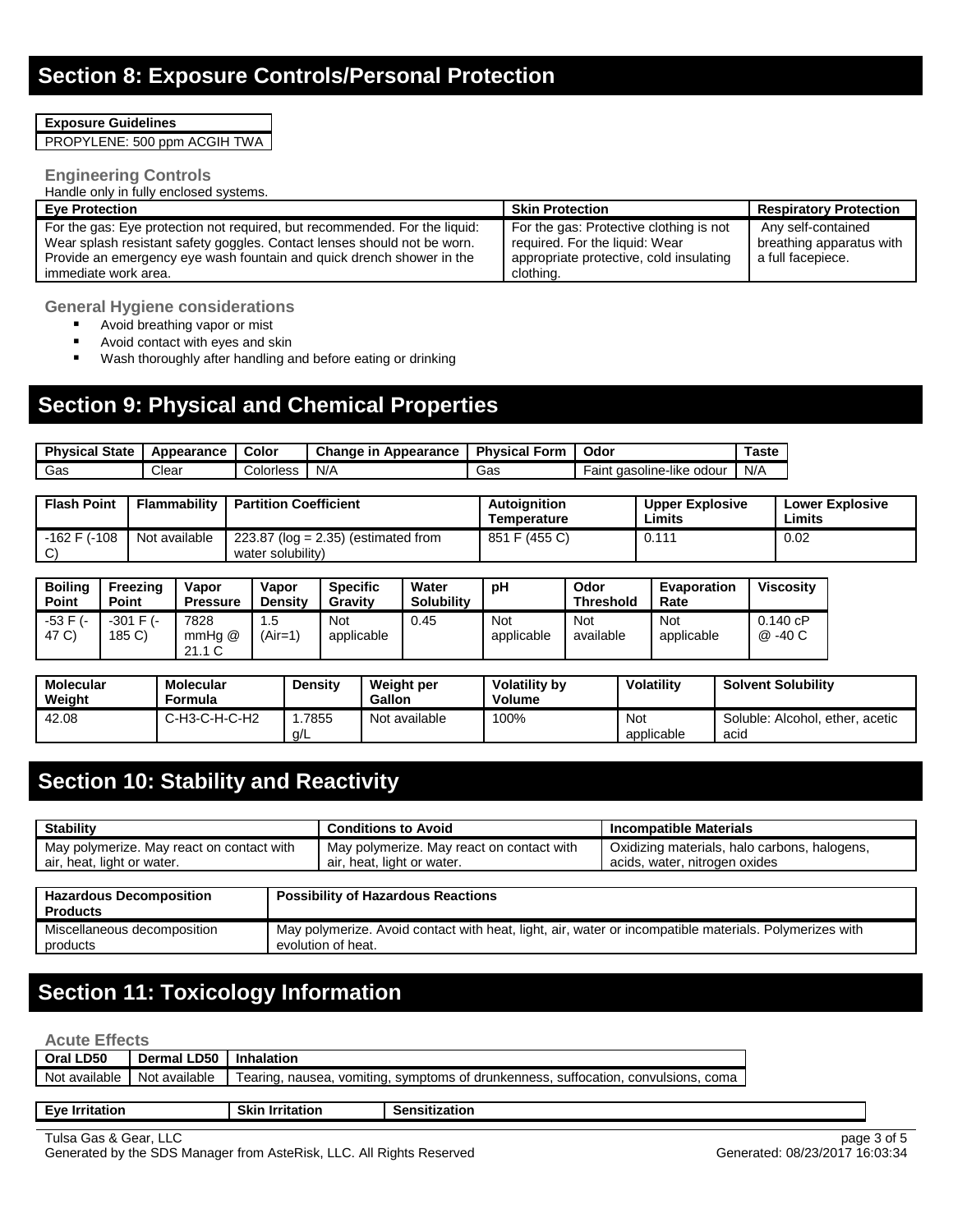| <b>Irritation</b><br>Eve                     | Skir<br><b>Irritation</b>        | Sensitization                                                                                                       |
|----------------------------------------------|----------------------------------|---------------------------------------------------------------------------------------------------------------------|
| trostbite.<br>blurred<br>∟iquid: ∟<br>VISION | frostbite<br>blisters.<br>uauid: | difficulty<br><b>`SIBL</b><br>יפרום<br>depression.<br>breathing.<br>Central<br>nervous system<br>MU<br>∕IAGEN.<br>. |

| <b>Chronic Effects</b>                                                                                                     |              |                                |                                        |
|----------------------------------------------------------------------------------------------------------------------------|--------------|--------------------------------|----------------------------------------|
| Carcinogenicity                                                                                                            | Mutagenicity | Reproductive<br><b>Effects</b> | <b>Developmental</b><br><b>Effects</b> |
| IARC: Human Inadequate Evidence, Animal Inadequate Evidence, Group 3; ACGIH:<br>A4 -Not Classifiable as a Human Carcinogen | Available.   | Available.                     | No data                                |

#### **Section 12: Ecological Information**

#### **Fate and Transport**

| Eco toxicity                                                                                                                                                                           | <b>Persistence / Degradability</b>                                               | <b>Bioaccumulation /</b><br><b>Accumulation</b> | <b>Mobility in Environment</b>                              |
|----------------------------------------------------------------------------------------------------------------------------------------------------------------------------------------|----------------------------------------------------------------------------------|-------------------------------------------------|-------------------------------------------------------------|
| Fish toxicity: Not<br>available<br>Invertibrate toxicity: Not<br>available<br>Algal toxicity: Not<br>available<br>Phyto toxicity: Not<br>available<br>Other toxicity: Not<br>available | Relatively non-persistent in the environment.<br>Moderately volatile from water. | 0.40 (estimated from water<br>solubility)       | Leaches through the soil or the<br>sediment at a slow rate. |

### **Section 13: Disposal Considerations**

Dispose in accordance with all applicable regulations. Subject to disposal regulations: U.S. EPA 40 CFR 262. Hazardous Waste Number(s): D001.

#### **Section 14: Transportation Information**

#### **U.S. DOT 49 CFR 172.101**

| <b>Proper</b><br><b>Shipping</b><br>Name | ID<br><b>Number</b> | Hazard<br><b>Class or</b><br><b>Division</b> | Packing<br>Group         | Labeling<br>Requirements | <b>Passenger Aircraft</b><br>or Railcar Quantity<br>Limitations | <b>Cargo Aircraft</b><br><b>Only Quantity</b><br>Limitations | <b>Additional</b><br><b>Shipping</b><br><b>Description</b> |
|------------------------------------------|---------------------|----------------------------------------------|--------------------------|--------------------------|-----------------------------------------------------------------|--------------------------------------------------------------|------------------------------------------------------------|
| Propylene                                | <b>JN1077</b>       | <u>.</u>                                     | <b>Not</b><br>applicable |                          | Forbidden                                                       | 150 kg                                                       | N/A                                                        |

|             | <b>Canadian Transportation of Dangerous Goods</b> |  |  |
|-------------|---------------------------------------------------|--|--|
| ---- - - -- | .                                                 |  |  |

|           |               |             | Shipping Name   UN Number   Class   Packing Group / Risk Group |
|-----------|---------------|-------------|----------------------------------------------------------------|
| Propylene | <b>UN1077</b> | $\perp$ 2.1 | Not applicable                                                 |

#### **Section 15: Regulatory Information**

#### **U.S. Regulations**

| CERCLA Sections   SARA 355.30   SARA 355.40 |                               |  |  |
|---------------------------------------------|-------------------------------|--|--|
| Not regulated.                              | Not regulated. Not regulated. |  |  |

**SARA 370.21**

|     |                |        | Acute   Chronic   Fire   Reactive   Sudden Release |
|-----|----------------|--------|----------------------------------------------------|
| Yes | N <sub>0</sub> | Yes No | l Yes                                              |

**SARA 372.65** PROPYLENE